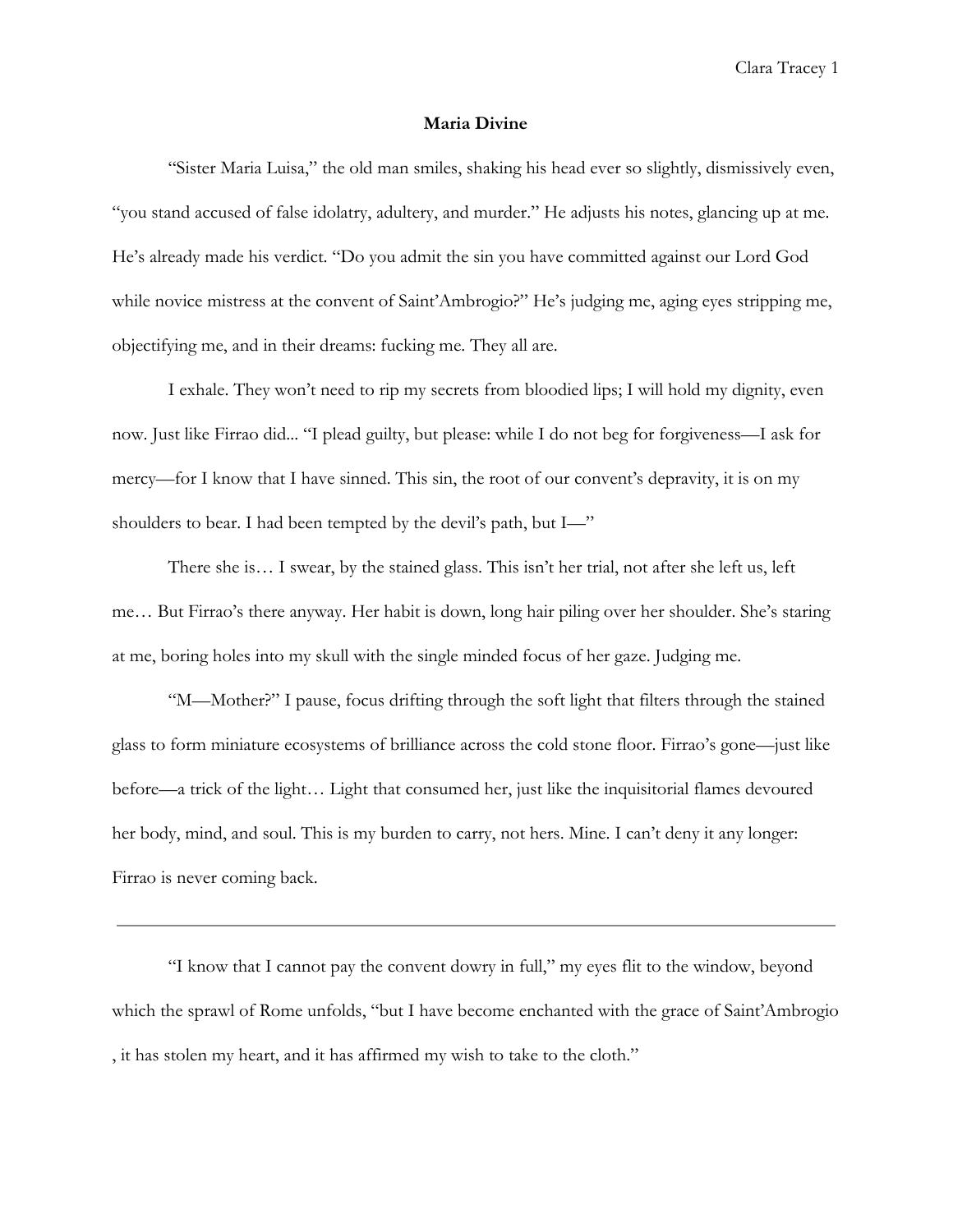The father, Guisseppe Peters, laughs, reclining behind the wooden desk. I know that expression, he wants to fuck me. Men always do. "What is it exactly about this convent, Saint'Ambrogio, that has attracted you?"

I smile, ever so sweetly. Clutching my hands together, I hold them up tightly, the spitting image of nubile beauty. "When I was eleven, I met the abbess, Maria Agnese Fiarro, and from that point onward, I knew that I wished to take my vows. Is it true that she wears an iron mask studded with fifty nails to suffer in our stead? Now that I have the chance to serve under her, I must. Afterall, she's the one who has inspired me on this holy path."

Smiling, he leans in, almost conspiratorially. "How about I see what I can do?" They bend so easily when you kill them with kindness, even when it's only skin deep. I hate myself, even as I slip back my habit.

"[...] And she told me, 'Sister Sofia, lie on your back,' and so I did." Sister Sofia's voice fills the court, and I can't help but look away. I can still hear her. "Then she said, 'Sister Sofia, raise your legs just so,' and then—and then, I did. She entwined herself with me, and… She made movements and a sound that defies my ability to express in words, and she told me to position myself low, so that I may receive her bodily fluids, and I did." Sister Sofia pauses, and as I look up, her eyes meet mine across the inquisitorial chamber. They are wet with tears. She always cried easily. I'd always liked the way she'd cried my name on my midnight visits in particular. It's almost funny how those tears look the same as the crocodile tears she sheds now… Just like we all shed our love eventually.

I smirk. I won't show weakness. I refuse.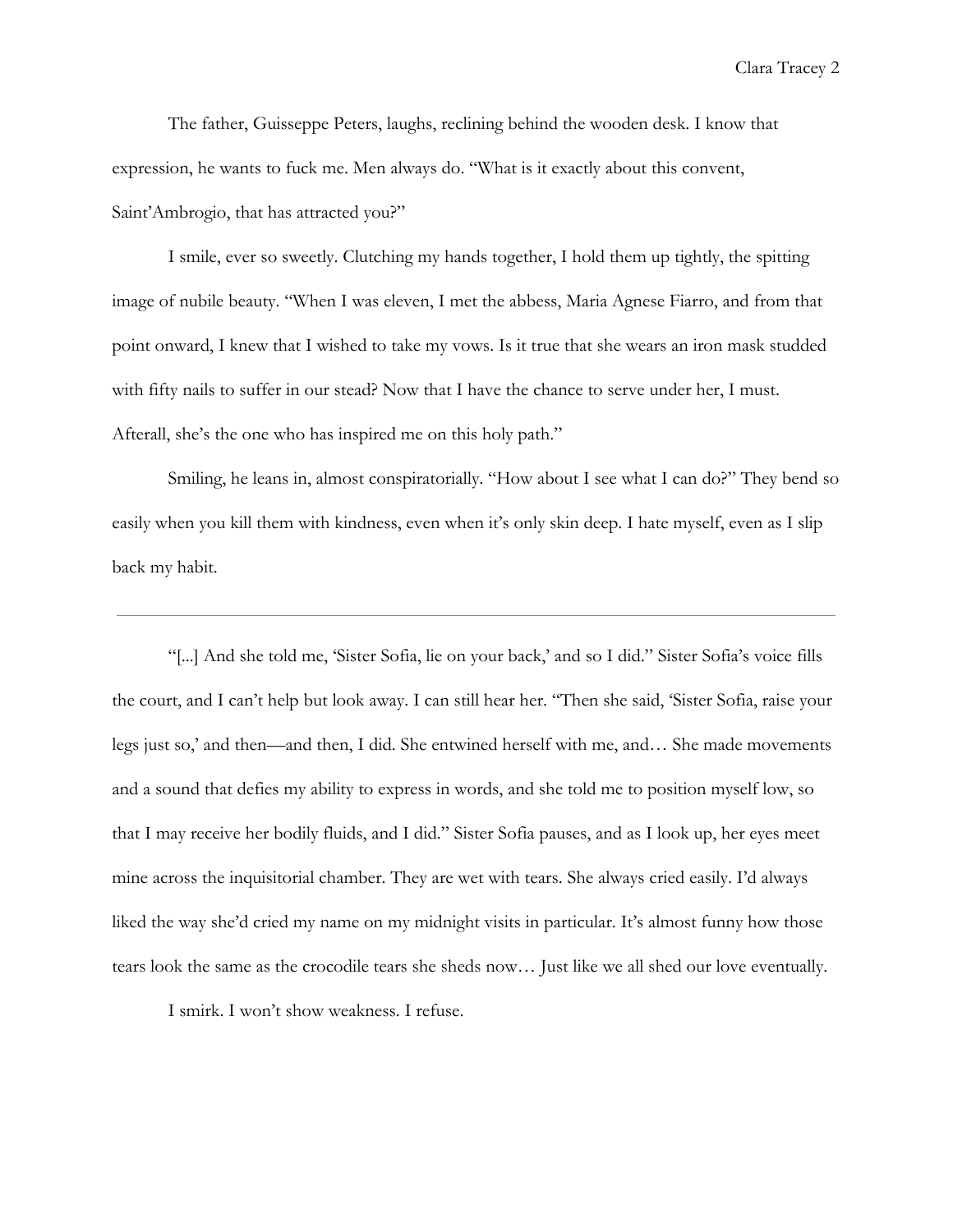Sister Sofia… She had come into the convent the same year as me, she had served Firrao just as I had, but her faith was weak. It wasn't like the heresy had started with me, I simply may have... Encouraged it, facilitated it--moreover I reinvented it, and I made it my own. But now she blames her harlotry on me? Pathetic! She'd called Firrao saintly without my prompting, and I know she's already missed my embrace, why else would she have named me prophet and told me I was divine? Then she goes and runs to pappa to tattle as soon as the tides have turned?

"I- I know I've succumbed to…" She pauses, uncertain—she should be—"the devil's influence," she stops, her lip trembling, "but I had thought that if Sister Maria Lauisa had said it divine, she would not lie. Instead, I understand that I have lay with the serpent." She can call me the devil incarnate all she wants, but I know whose sins are whose.

Firrao smiles at me, even she presses the long blade of the knife into her palm, blood welling up within the wound. "Maria Luisa, this is the power women have." She twists the knife, rounding out the circular wound.

I can't help but cringe as I see her open her palm. "Must you do harm to yourself? There must be another way."

Laughing, Firrao lifts the knife, transferring it to her slick hand before laying down her fresh, unmarred palm. "Beyond these walls, we are weak, powerless. We come from Adam, and so he believes we can have no thought—no determination—that is not his. It is because of this that we have strength though, child." she pushes the blade deep, wincing slightly as she gouges the flesh. "It is precisely that I have transcended fears of the flesh that I have power." She glances up to smile softly at me. "If a man were to show his stigmata, they would examine them, but they do not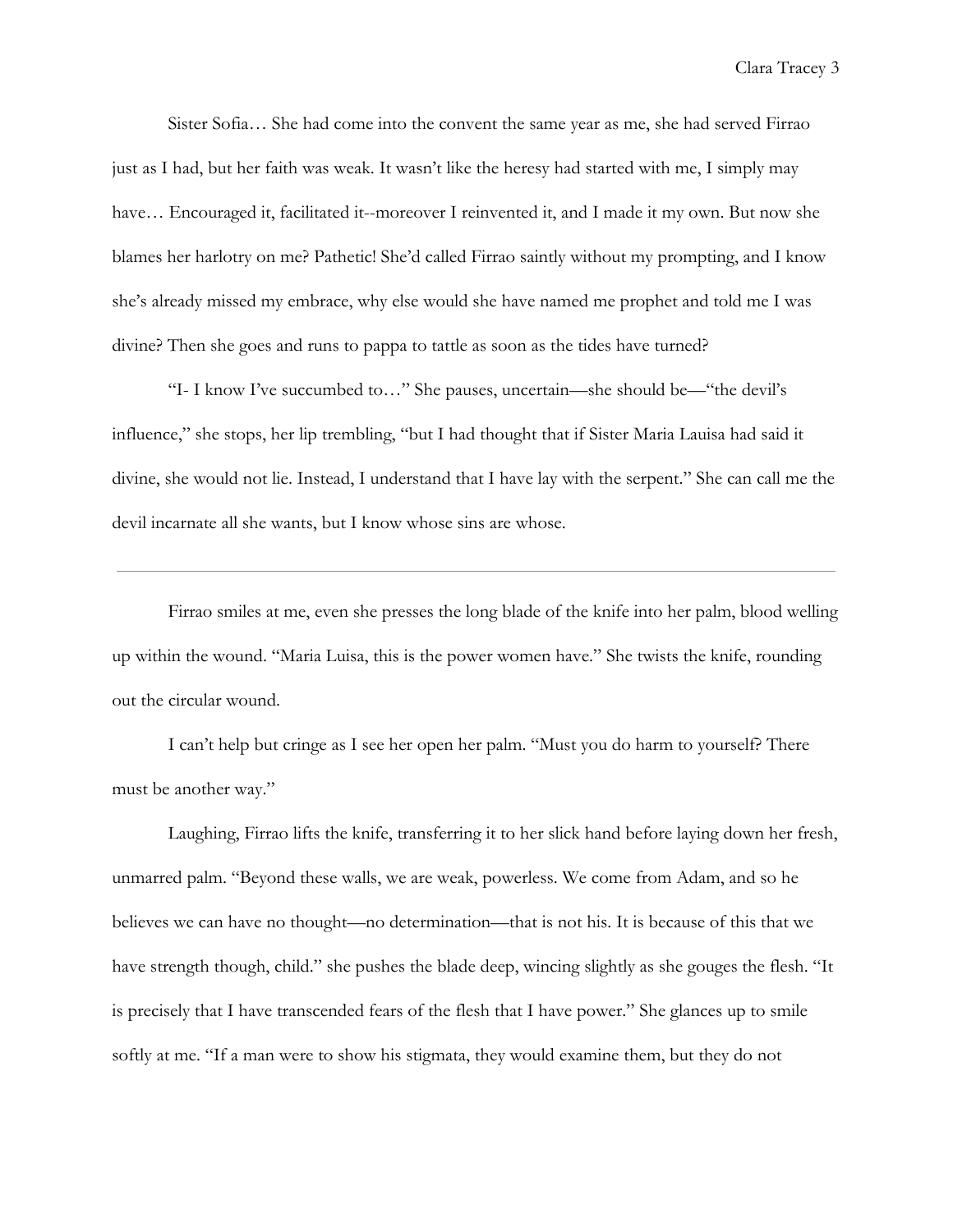consider us of the finer sex capable of such things. This is my real power Maria, and after I'm gone, it will be yours."

"Don't say such things mother." I flick my gaze away, uncomfortably, holding my hands tightly, because if I let go, even for a moment, I have an inexplicable fear I might lose something.

She laughs again. "What about your convent Maria? You've told me you covet the idea of forming your own order. We will have to part ways when you step out of my shadow."

I stare at the floor. "Perhaps."

Setting the knife aside, Firrao drifts over, her delicate fingertips brushing my face; leaving telltale crimson stains. "Come now. I have a miracle to perform."

The girls in the convent call him the Americano, because they hardly knew more than that about him--other than Sister Maria Francesca that is--all they knew was that he was a troubled man who needed my aid. They knew that I had exorcised his demons, even though the priests of the Vatican could not, and they knew that such a miracle had vastly improved the convent's coffers… The whispers surrounding the man that had come and left were staggering. Many suspected that the letters he still sent along with his donations were salacious in nature--after all, the Americano had been infected with the demons of lust---but I don't believe most know what he does on his visits to the convent. Not even Francesca knows the disgust I hold for the man, for his rough voice, his boorish ways. Men hold power though, and I cannot build my convent on gentle kisses and Firrao's memory. Guisseppe, the Americano, these men think that I'm theirs, and that their gifts can buy my soul like a sinner's contract with Lucifer. If man is the devil, and in exchange for my soul he'll grant me a wish, then I'll use that to banish him from my heaven. Let the devils fight over who can claim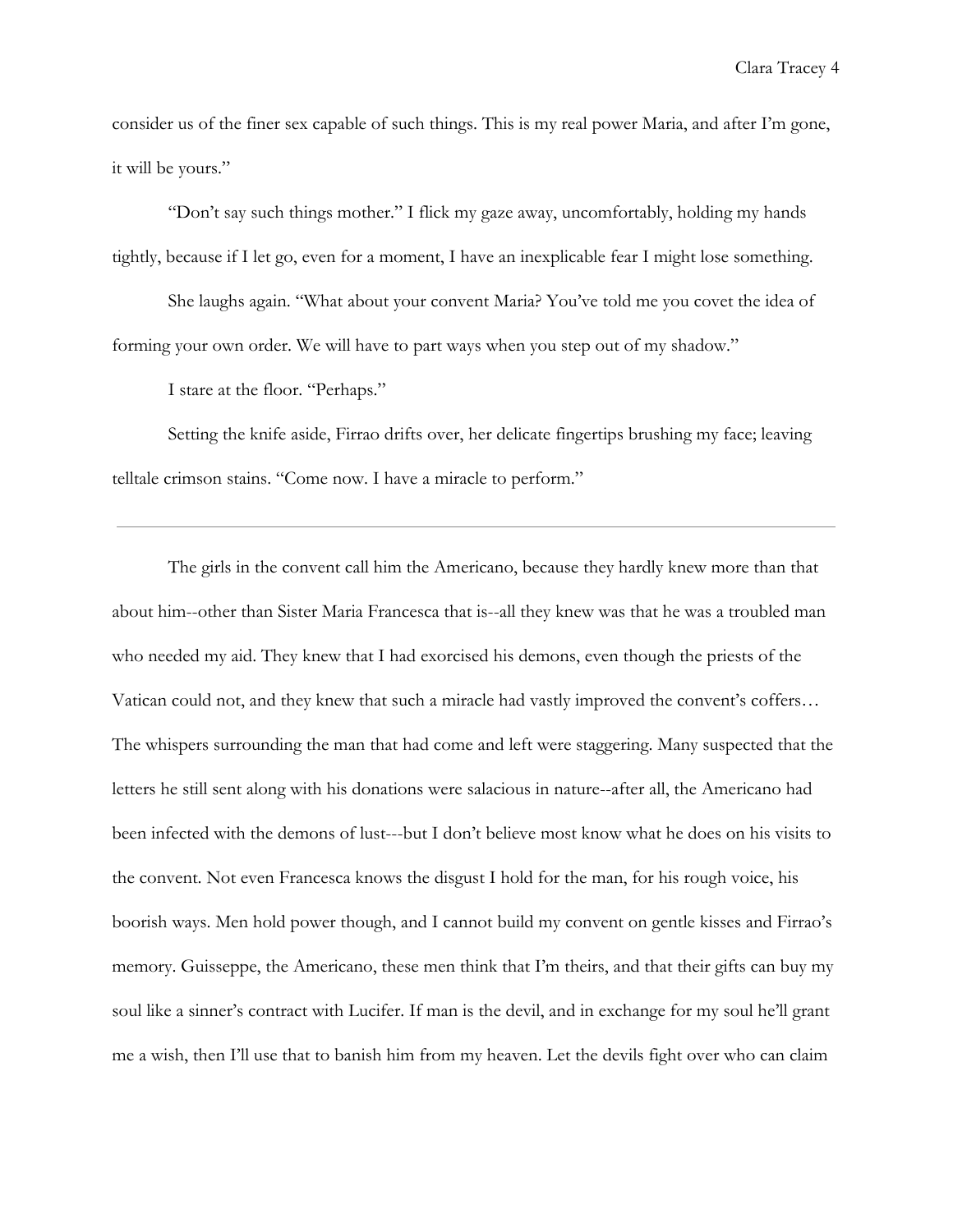my soul while I climb the stairs to heaven. In this world, we all have our sins… Firrao knew that more than anyone.

My sisters had spit curses and flung cobbles when they came for me, but now… Now that it's their necks on the line, they're all too eager to feed me to the wolves. I glance at Miriam Ricci, her blank face emotionless as she stands witness. I can't blame her, can I?

"After Sister Maria Luisa was made the novice mistress, those rites that we had forgotten were at once reborn, and acting in Maria Agnese's place, Sister Maria Luisa would administer those rites that had once been held by her holiness." Her holiness? Sister Miriam Ricci had always been devout. The rest had turned though… they had… I didn't doubt that she would be punished in this. Still, under such duress advocating for me? *For Maria Agnese Firrao's memory*?

"Maria Agnese Firrao," the man pauses, a harsh chuckle breaking his lips, "was a heretic, and your devotion was already found as false idolatry, and yet, you call her holy?"

"You're wrong!" Miriam flung her hands forwards to grip the stand. "She was sainted in her glory, and in burning her legacy you gave the mother her cross to bear. From her legacy stem miracles. Maria Luisa was wed to Christ in her visions, and the virgin's immaculate words were presented to her in holy documents written in a heavenly script! Her nightly visits, and the ways in which she cleansed our bodies, even with her own, were sanctified by the virgin mother herself, and sister Sofia should know this! Sister Maria Luisa is sacrosanct in her faith!"

I can't help but have a tear slip from my eye. Miriam's testimony will mean nothing, but to me, I can feel a knot of doubt growing cancerously in my stomach.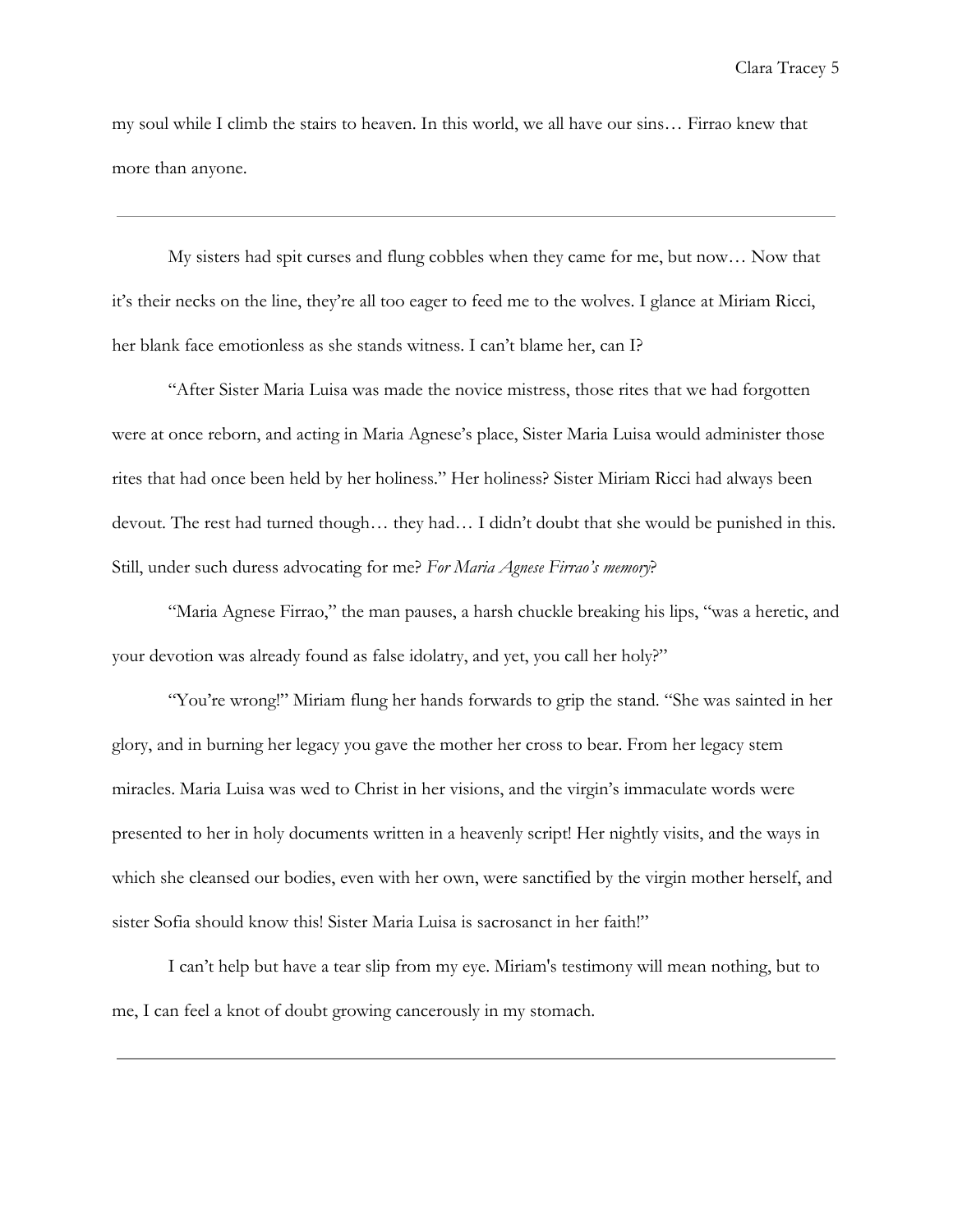"Sister Maria Francesca, your beauty is enough to catch my gaze even juxtapose the Lord." I smile at the somewhat mousy Sister Francesca fondly, "so why don't you," I run my fingers down her cheek--rosy in the candles that light the refectory--"come back with me," before catching my grip on the neck of her vestment and tugging gently, "back to my cell?"

She smiles, though she seems rather tired. "I thought that you only invited us back to your room for initiation and holy communion. Do you have an excuse this time, or do you rather favor me?"

"Sister Francesca, how salacious!" I step away, half turning, like a dancer, "What if that is true?"

Francesca leans back, staring at me. She debates a long moment, before scooting forwards in her seat once more--I've hooked her like a fish on the line--"Sister, if it weren't for the virgin mother's immaculate writing, and its shocking resemblance to mine, you wouldn't spend a moment with me."

I giggle. She loves it when I giggle. "Your divine hand, one would almost say, though I do have other uses for it in mind...." I flick my eyes up and down her form. It is rather exquisite. The most mundane of things hide miracles. "You wouldn't want Saint Firrao's legacy to die with us, hallowed be her divine corpse."

"Well, I suppose, if the Virgin says it isn't so wrong… And it is in Firrao's name…" She takes up her quill before setting it to paper, "What does the Virgin say this time? Another excursion with Peters?"

"That you are beautiful."

"And?"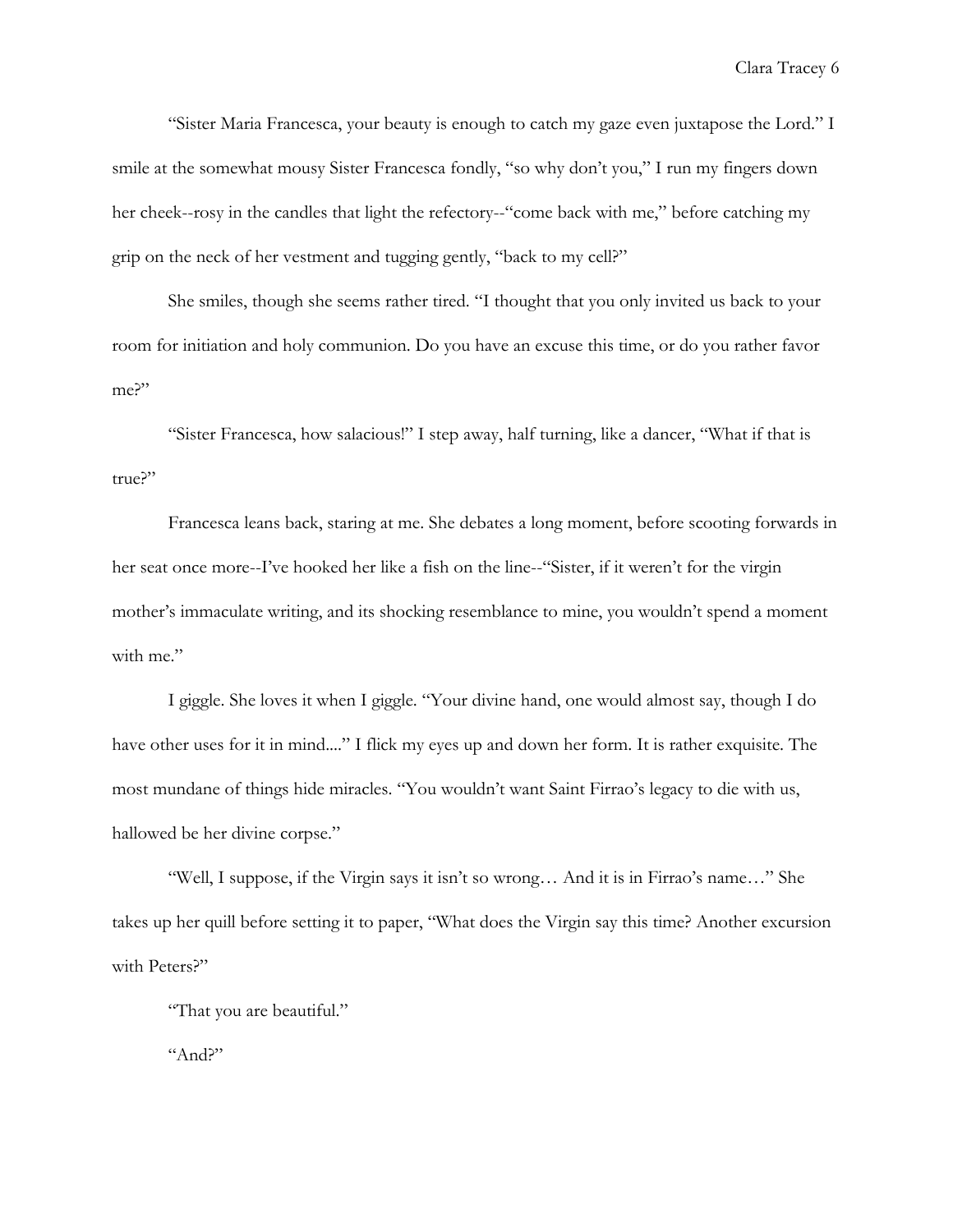"That I am divinely ordered to dispose of the Princess before the little bird sings her morning song for the whole world.."

"Hmmm, how unfortunate. I suppose the Lord works in mysterious ways. It is not to us to doubt his plan." She begins to write in a compact but flowing hand, producing the most elegant script known to man. Most likely, because he discounts that of a woman.

"Well then, how shall we unearth his will? Shall it be the scourge, or something softer?" "Maria," she glances up, eye to eye, "you'll fluster me."

They were going to make me wait all day, weren't they? I know this game. The inquisitor sighed, once again bringing the trial to order. They were saving the best for last; they knew they had to break everyone before me, and then… They'll let me deliver my own coup de grace. It's vicious really, having to watch everyone you love testify while you know the inevitable is still coming, I already know what I must say. It's the waiting that's killing me. "Guisseppe, please continue." Sister Maria Luisa did this, Sister Maria Luisa did that, but Guisseppe? The priest had enough of his own skeletons in his closet to end him. Once again, the pervert is my only chance at salvation. The only hope here was that they would get too distracted looking at his affairs, his scandals, etc., that they would forget about a poor little nun like myself. After all, women do come from Adam's rib, or so they say. It's only fitting that he would be the source of my--

"Sister Maria Luisa… She's so… Softly spoken, so gentle. When I first met her, I thought she was the image of the virgin mother herself." Which is what he'd said when he asked me to strip for the first time, but I could hardly blame the man for that. I might have been stunning, or enthralling. Seductive. but that's hardly an excuse for--"I don't know how the devil can wear such a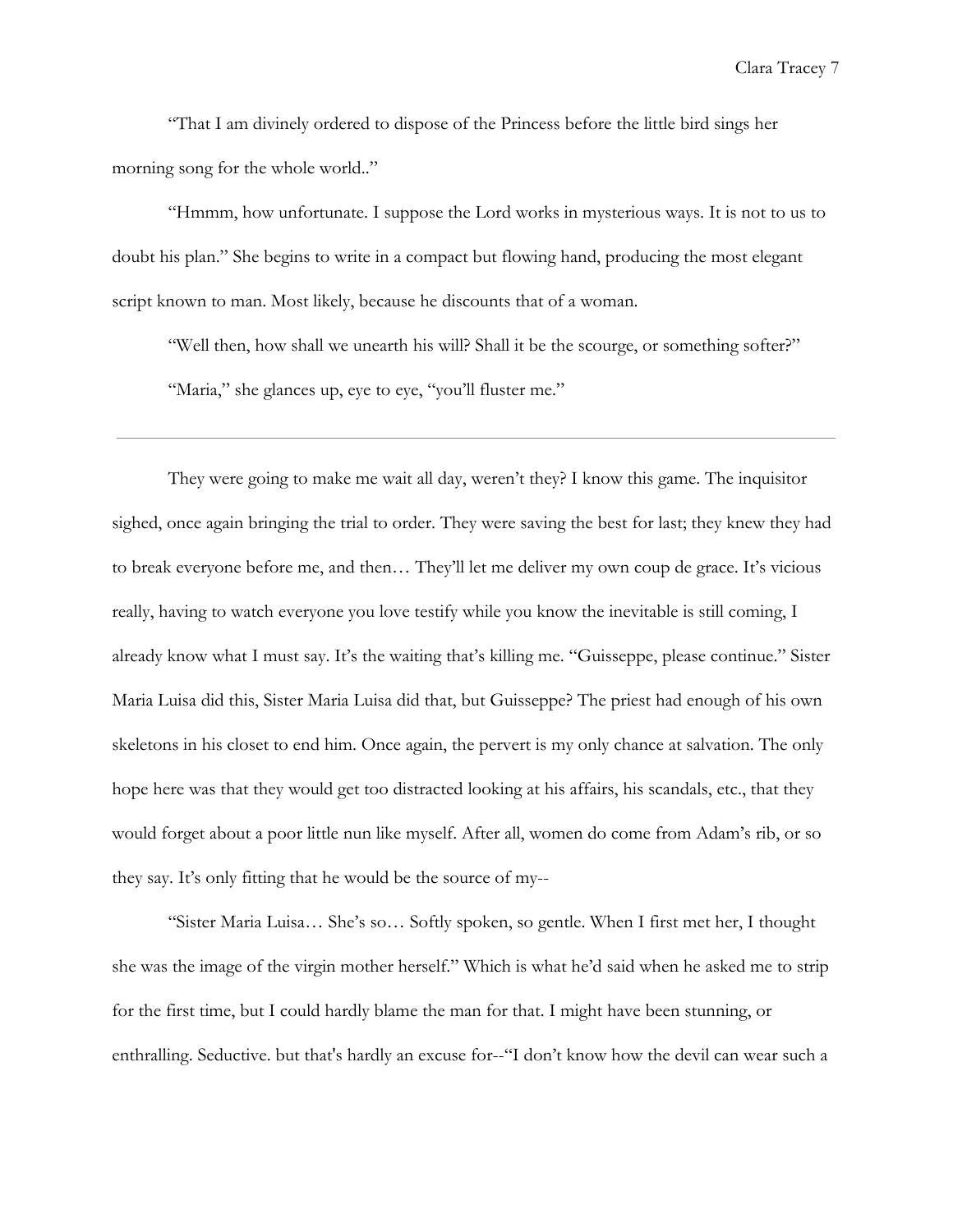perfect face."--ah, there it is, the derision of the seductress. "When I took her confession, it was the usual transgressions at first. Then more intimate ones, and then… I don't know when things changed. It was like she knew me, and then I started… telling her things. More than my confessor. She told me that the Lord would forgive, and then she kissed me…" He kissed me first, but it's hardly like they'd believe me. It shouldn't bother me, but it does.

"It was not a devil's kiss however! While, yes, I lay with Sister Maria Luisa, it was as spiritual communion with the Lord! She possessed visions which she shared with me in a fine script not her own, which were granted to her by the virgin's hand! Have Sister Maria Luisa produce them for you and see for yourself. They ordained everything I did for her, and requested all of those items I delivered to the convent!" Impressive… Even if it doesn't save me, I'm resolved, Guisseppe is not going to survive this unscathed. It might be petty, but he's going to suffer.

The trial has languished on and on so long, and the old man bows his head at the judge's table, but as he lifts his head, there is a cruel sparkle in his eye… "Sister Maria Luisa, please tell me more about these notes?"

I suck a deep breath in, holding it for a long moment. "On the topic of divine writings, I would request that you call Joseph Kleutogen, as he is the prominent scholar on such in the eyes of his supreme pontiff Pius the Ninth." If he dares to strike at me, I'll cut him deeper.

Corpulent... It's the only way I can describe her. The Princess. Her name is Kathrina von Hohenzollern-Sigmaringen, and she's one of those types who uses her faith as an excuse to get away from the bustle of her everyday life, before returning once again to the same debauchery and sin that matches or exceeds those crimes she dares accuse us--no, me--of, but that are addressed as nobility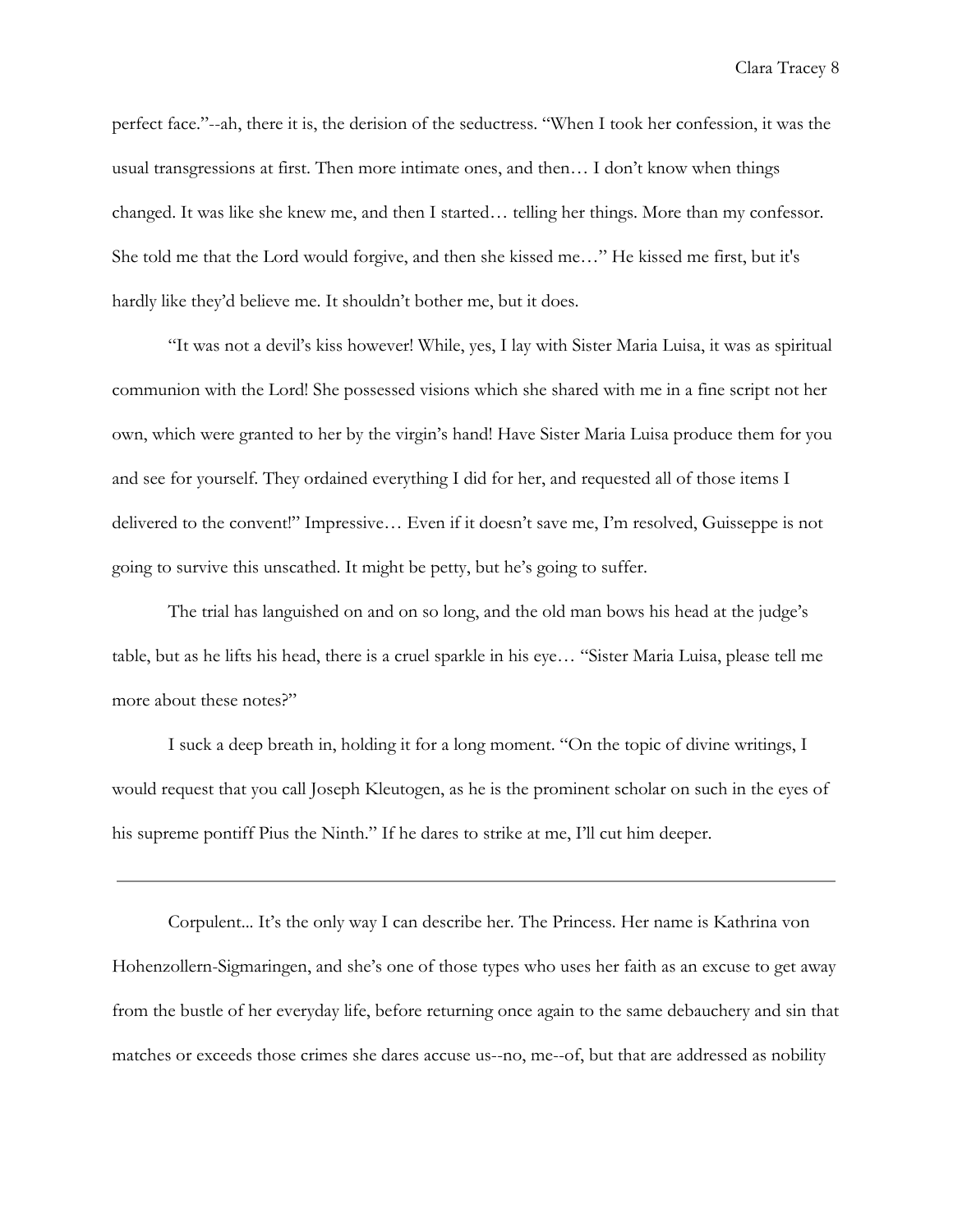rather than carnal idolatry due to her cerulean ichor. I'd hated the princess from the moment I'd seen her, from the moment I'd smelled her, from the moment I'd heard her nasal voice.

I think it must have been the fat that saved her; the excess she stole and devoured, that had marked her body with the sin of gluttony, but seemed to be permissible under so called divine law. Or at least, so the old men of the inquisitorial board think. The toxin would have quickened in a normal woman's body, but the evidence of her gluttony--her obesity--must have diluted the venom lurking in her morning gruel, slowing her death to a crawl… If that had been taken into account--if I had only had Guisseppe find me something stronger--maybe things would have turned out differently. But, it was too slow. Too slow to save Firraro's convent, too slow to save my ascendance, too slow to stop her from running her mouth. I hope she chokes on her supper.

The priest was sweating… I winked at him when he tried to look at me across the court. Did he think that this would all just remain quiet? Remain buried? "You must understand, I know that this is awkward, however—" He's desperate.

"'Awkward' would hardly seem to describe the occasion, Mr. Kleutgen. Testimony has already been given by one Guiseppe Peters, but now that you are here, I see that you are…" The head of the inquisitorial committee pauses, a wry smile slipping over his thin, smug, and always hungry lips, "rather the same man, Mr. Kleutgen. This rather does place your previous testimony under scrutiny, doesn't it?"

"I promise," Guissep--Kleutgen's face is like a cornered animal, pathetic, "his Pontifex, Pius the Ninth will confirm that in the eyes of the Lord I have clean hands. I am on sabbatical, to observe our Lord's creation, and I could not travel in peace without adopting a name not my own."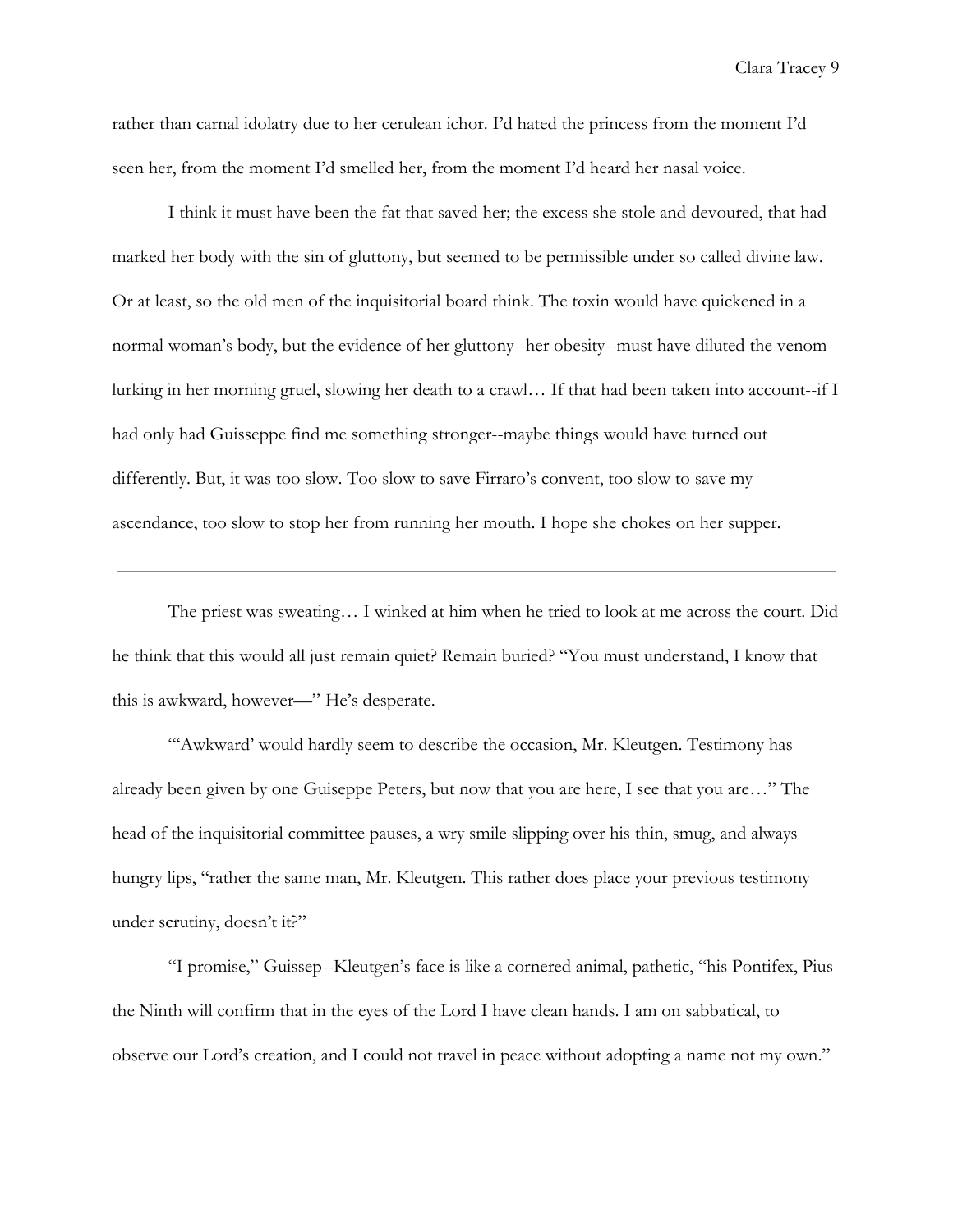He holds them up to emphasize his cleanliness, his mock passivity, "Maria Luisa seduced me with her demon's tongue! Her chicanery--"

"Mr. Kleutgen, I have no doubt. However, let us continue this investigation, and we'll leave you to do what you know best: appeasing the pontifex, and, aparently fornocating with nuns. Let us cut to the heart of this matter..."

"Sister Francesca," I smile, sliding a hand around her waist, while my other wipes away the tears. "I will be gone soon, you may be moved from this convent, but the teachings of Maria Agnese Firrao, and those sacred covenants that we have formed will reside forever in both of our hearts." I touch my hand to her breast.

"Luisa," her fingers clutched at my vestments, "I can't keep on without you, none of us can. Damn Firrao, let it all burn, we need you, I need you. At least let me--"

Tears are streaking down my cheeks as well now as I kiss her, pulling Francesca so close I can feel her warmth through our vestments. We're still pressed together as I pull back my lips, letting my forehead, nose, rest against hers. "Francesca, you know that I hold you dearer than any of them, and I would hold you by my side if I could, but for all of us, this is my duty. I must take the burden onto myself in sacred martyrdom. It's the last strength afforded to women. As much as it hurts, as much as you know the words you speak are lies, decry me Francesca. Without you, my legacy dies with me."

Francesca sobs into my chest. "Tell me of the convent again Luisa."

Softly, I fold my arms about her, and close my eyes. "It will be in the hills, not in Rome. A place far away, where we may indulge our teachings far from the watchful eyes of the Vatican, and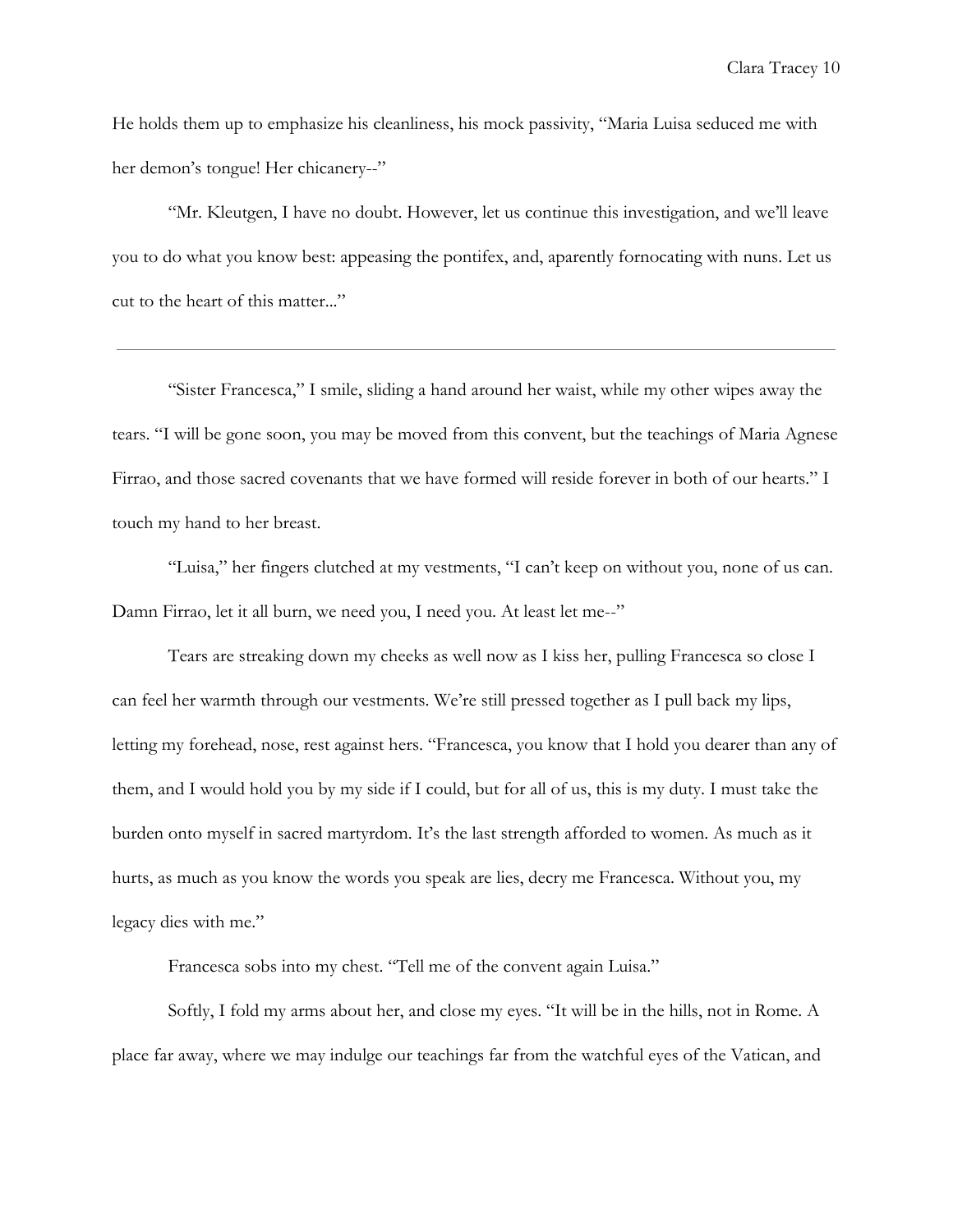where we can find holy covenant with the Lord in one another." I keep talking, though the words are already ashes on my tongue, a future that's been killed.

They took her… The scream starts in my stomach before boiling upward, tearing at my lungs, and then exploding outward. It leaves me rattled, uncertain, wrung out and on the edge of broken. Slowly, but steadily, I calm myself, focusing my gaze on the evening light that filters through the high convent window. The thick night hangs over Rome, between us. If this is the father's justice, there is no good God… They took our idol, our savior, and broke her. I shed my tears, silver drops splashing across the floor and vanishing into cool stone.

I unclench my fists, checking the crescent moon marks on my palms. Slow breaths, in, and then out. In, and out. My eyes flick shut and my body sags with the weight of the day. When I open my eyes again, I have to blink away the loss once more, but I know what I have to do.

Slowly, certainly, I cross the room before sliding my fingers, palms, down the cabinet front. Slowly, I open the doors, slipping my hands inside. Slowly, my fingertips walk across the iron surface, playing at the eye-holes, the subtle contours. It weighs heavily in my hands as I pull forth the mask of fifty barbs in its whole glory. "Mother, I am not you, and I…"

I let my voice trail off, and spinning on the spot--vestments flowing, continuing the liquid motion through the air in an imitation of the ethereal--eyes searching for something, anything. I clutch the mask to my breast, wincing as I do so. Red runs through the black fabric, staining my chest with pinprick wounds from the nails driven through its graven form.

Suddenly, the rage hits. The iron mask clatters across the floor, ricocheting off the stone wall. I run for it, slamming my foot down on it, imagining Firrao's countenance. The tears run freely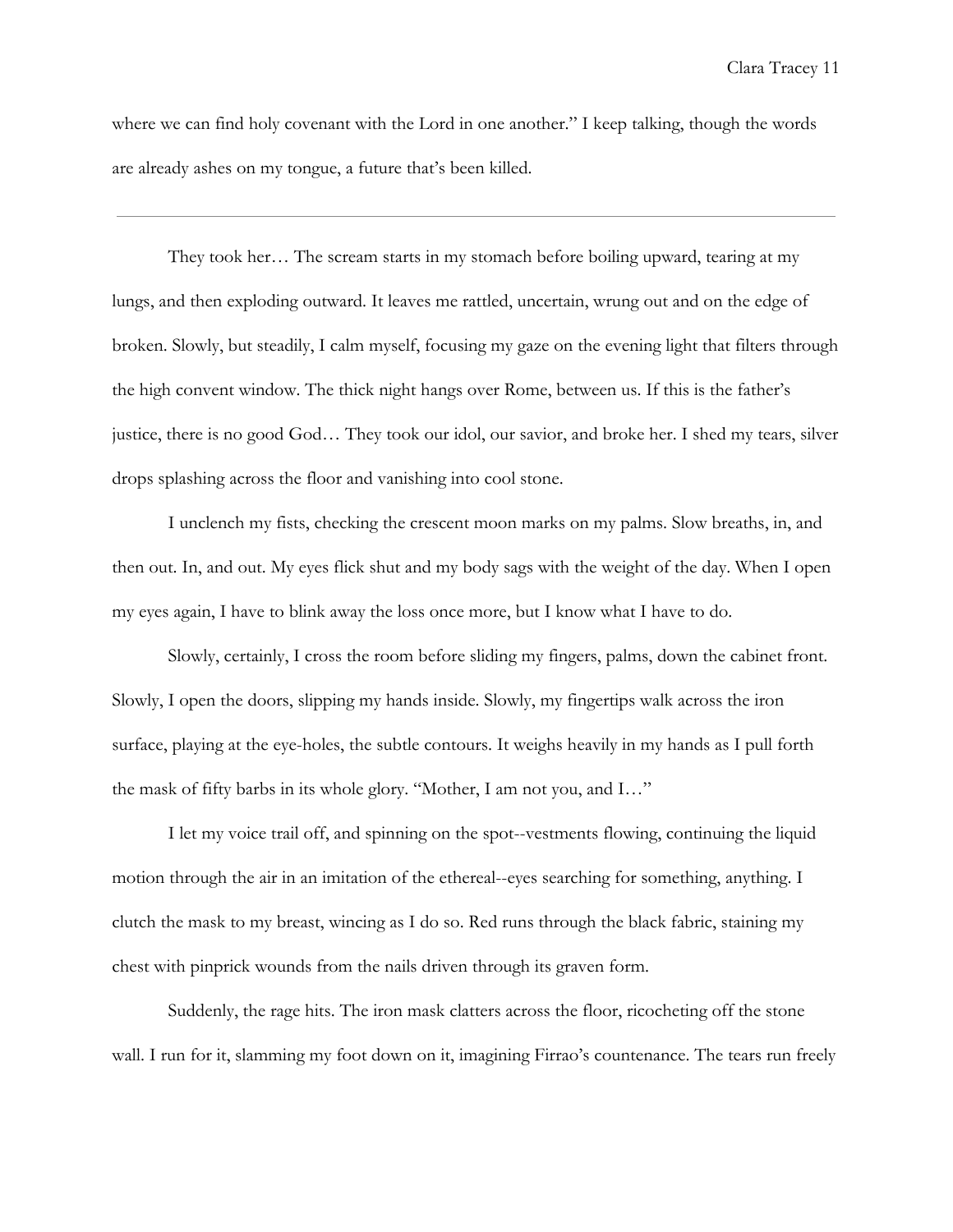again, boiling down my face in a torrent. This is all she left? All that's left of our legacy? How could she? How?

In a daze, I stumble back. The iron mask is unharmed, while my foot is smeared with blood. It will have to do… I slump back, leaning against the walls of this convent--this home--she crafted with her own two hands. Is this how gods are born?

I knew that this moment had to come as I watched sister Maria Francesca take the stand. She's impossibly small in the court which seems to dwarf her fragile frame. Tears stain her rosy cheeks, and her messy hair has slipped from her habit in places. She was the only one I'd shared Agnese's secrets with, and now, she's free.

Her words cut sharply, even though she shook as she said them, her whole body resisting the words she knew she had to say, that I'd bestowed on her with lily soft kisses. For the first time, I felt the tears come freely as I heard her voice clearly echo throughout the chamber. "Sister Maria Luisa forced my hand to emulate that of the virgin. Through coercion, she made me forge the letters of divine providence that she had given to Padre Guiss--Mr. Kleutgen. She also used these letters to justify the eliminations of those within the convent that dissented, and he had me write such a letter to dispose of Princess Katharina von.. Ehm… Hohenzollern-Sigmaringen." She's visibly shaking, her knuckles white as she clenches her fists tightly. She locks eyes with me across the courtroom. "Sister Maria Luisa abused her position to indulge her own desires, and to imitate sainthood, but it was my pen that she used."

My heart was broken before, and even though I knew this was what had to happen, I had prepared for this, I feel something inside of me wilt and die.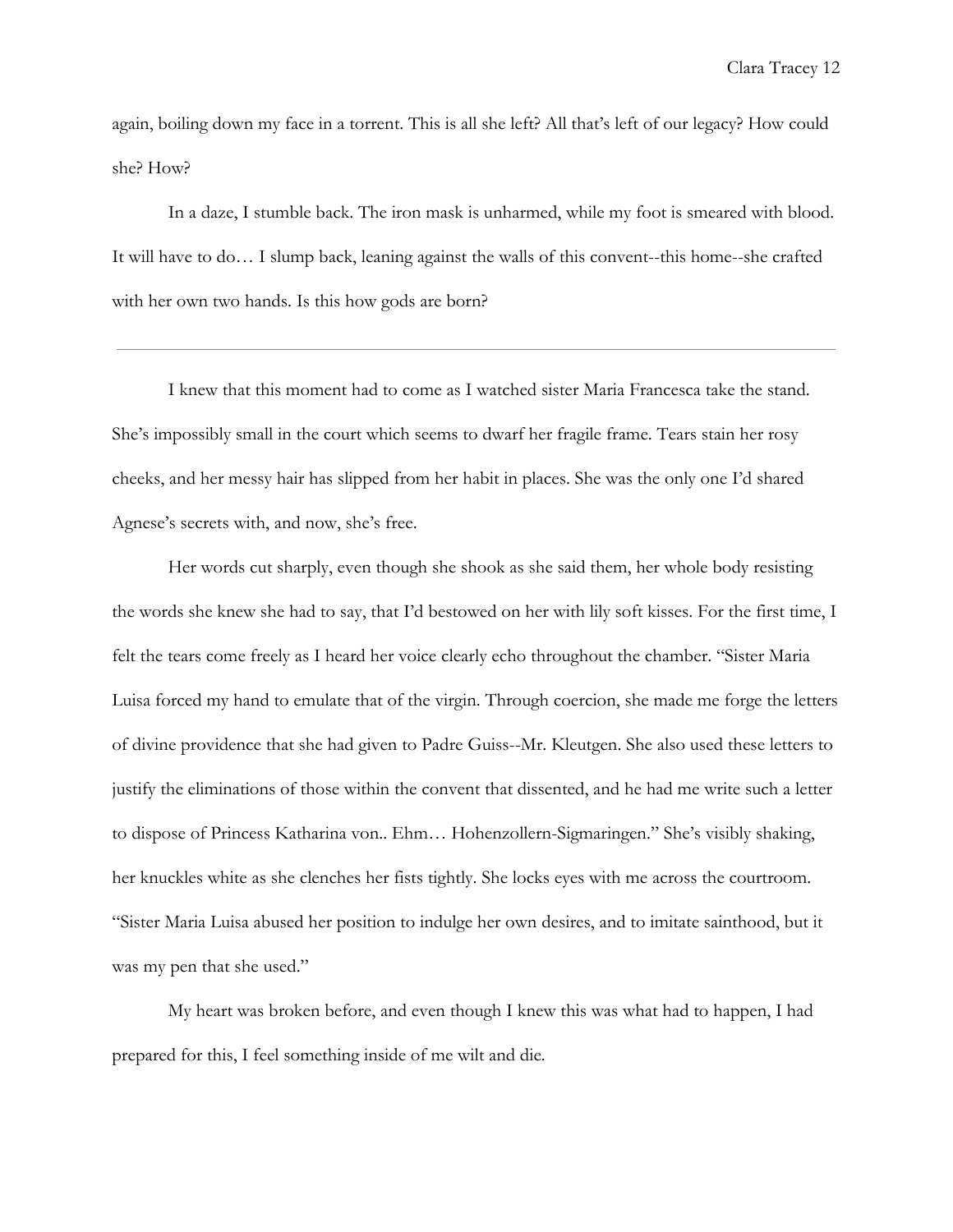"They're coming Maria… I'll be gone soon. I'm so sorry, and I know that you're not ready—I would stay longer if I could." Firrao's voice cracks. It does frequently these days.

"Mother, please—" my fingers curl around the matron's robes, playing at the fabric's work, tearing at the weave further and further until my nails are red. "I can't… I'm not ready yet." She barely flinches.

Slowly, Matron Fiarro, the abbess of Saint'Ambrogio--the woman that I…--she shushes me, a gentle finger against my lips; the softest pressure. "You're strong Maria. I entrust unto you our ways to safeguard. The Lord has spoken to you, and you have proven yourself to him." She smiles kindly and then shrugs. "We are all thrust into this world before we are ready, but you hold both the faith, and the means." Her fingers cradle my chin, gently sliding along my jaw. "I love you as my own daughter Maria, and I have faith in you to maintain the ways of Saint'Ambrogio, my legacy. As I have been their idol so too will you... Maria."

She bends down, and gently kisses my lips. She tastes like roses.

Staccato tones rend the air, searching for an answer I'm loath to give. The judge sounds sardonic as he speaks, a single word cutting with vicious intent. "Mother?" The head of the inquisitorial committee smiles hungrily, "please do elaborate for the records."

I'm shaking. I owe her… Nothing. She left me; I made Saint'Ambrogio great, I was their godhead, I am the one who protected us, I am powerful, and now… "The founder of our order, Maria Agnese Firrao she…" I can't, I… My mouth is full of ashes, and my tongue swollen with heresy as it begs me to extol Fierro's virtues, her divinity, the warmth of her embrace. How I still